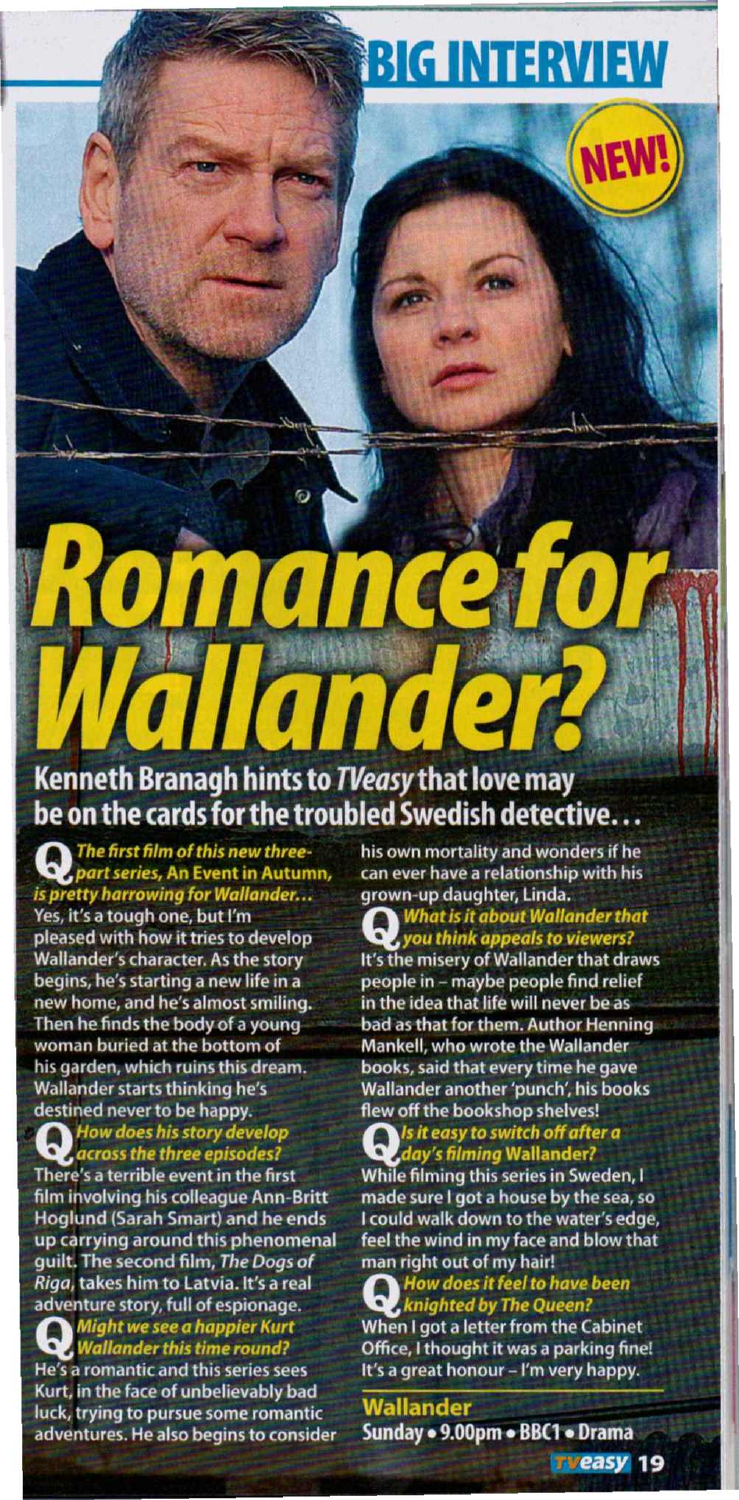

eas

**PM** 

Δ PM

**PM** 



*BBC1 • 9.00pm*

The Swedish detective (Kenneth Branagh) finds a skeleton buried in the garden of his new home

### **SCOTLAND VARIATIONS BBC1**

**5.30-6.30pm Antiques Roadshow Weald and** Downland: Antiques challenge series. (S) 37392 8.00-9.00pm IIIIID Scotland's Finest: The Story of the Highland Games Documentary exploring the tests of strength and speed. (5) 8069

### BBC2

**SUN** 

9.00am Saturday Kitchen Best Bites (S) 65021 10.30-11.30 River City Leyla's alcoholism reaches worrying levels. (S)(R) 84934 10.00pm T in the Park Highlights of the music event. (S) 57137 **10.30 Episodes As England. 11.30pm.** (S)(R)(AD) 6688511.00pm-12.00m't Line of Duty As England, 10.30pm. (S)(R)(AD) 54601

### STV

9.30-10.25am The Jeremy Kyle Show (S)(R)(SL) 8043663 11.30am-12.25pm The Hungry Sailors Exmouth. (S)(R)(HD) 4144361 1.35-2.40 Ade in Britain Norfolk. (S)(R)(HD) 7777137 10.45 **HILLID** Passenger 57 Action thriller. An anti-terrorist expert finds himself on board a hijacked plane. Stars Wesley Snipes. (S)(AD) (1992. IS, 100mlns) \*\*\* <sup>23010311</sup> 12.25-5.30am The Nightshift (S) 17937002

### 54/(

7.00am Clwb Cyw 9.30 Diwrnod Mawr y Plant 10.00 Y Fenal 11.00 lolo yn Hedfan 11.30 Ar Lafar 12.00noon 100 Lie 12.30pm Dudley Ar Blat 1.00 Perthyn 1.35 Ffermio 2.05 Prynhawn Da 3.05 Pethe: Y Babell Lên 4.05 Rownd a Rownd 5.00 Hwb 6.05 Pobol y Cwm 8.00 Dechrau Canu Dechrau Canmol Hymns from chapels around Wales. 8.30 **1.IEW** Karl Jenkins: Llangollen

# **BBCl**

Available in HD on Sky 143 Freeview 50 Virgin 108 Freesat 108

6.00 AM Breakfast (S)(HD) 580866 9.00 The Andrew Marr Show (S) 90576 10.00 Sunday Morning Live Samira Ahmed hosts topical debates. (S)(HD) 55330

11.00 Country Tracks Presenter Ellie Harrison travels through westem Cumbria. (S)(R) 42866 Weather for the Week Ahead

- 12.00 NOON News (S) 4571069
- 12.05 PM **IIID F1: British Grand Prix** Jake Humphrey looks ahead to this aftemoon's race, which takes place at Silverstone. Coverage continues on BBC2. (S) 9618021
- 12.55 **Will Carl Wimbledon** Sue Barker Introduces coverage of the men's singles final. Novak Diokovic was victorious last year, overcoming Rafael Nadal 6-4, 6-1, 1-6, 6-3. It was the first time a player other than Nadal or Roger Federer had won the title since Lleyton Hewitt in 2002. *(Subsequent programmes subject to change*) (S)(HD) 99514408
- **5.30 Escape to the Country Property series.** Today, a home in Somerset. (S)(R) 37392
- 6.30 News; Local News; Weather (S) 175

7.00 Countryflle Rural magazine. Tonight, the team explores the uplands of Kent, where John Craven learns about the life of social reformer and National Trust founder Octavia Hili, and Ellie Harrison samples a pint made using locally grown hops. (S)(HD) 2021

### **8.00 Antiques Roadshow Weald &**

Downland: Antiques series. Tonight, the team of experts visits the Weald and Downland Open Air Museum in West Sussex, where items include an old family toy and a letter written by a convict sent to Australia in 1800. (S) 8069

### 9.00 NEW **\* PICK Wallander** An Event

in Autumn: 1 of 3. Return of the crime drama series starring Kenneth Branagh. The Swedish detective moves into a new home with his girlfriend, only for their dreams of domestic bliss to be shattered when they find a skeleton in the garden. Also stars Saskla Reeves. (S)(HD)(AD) 3381 See feature, page 19

10.30 News; Weather (S) <sup>953773</sup>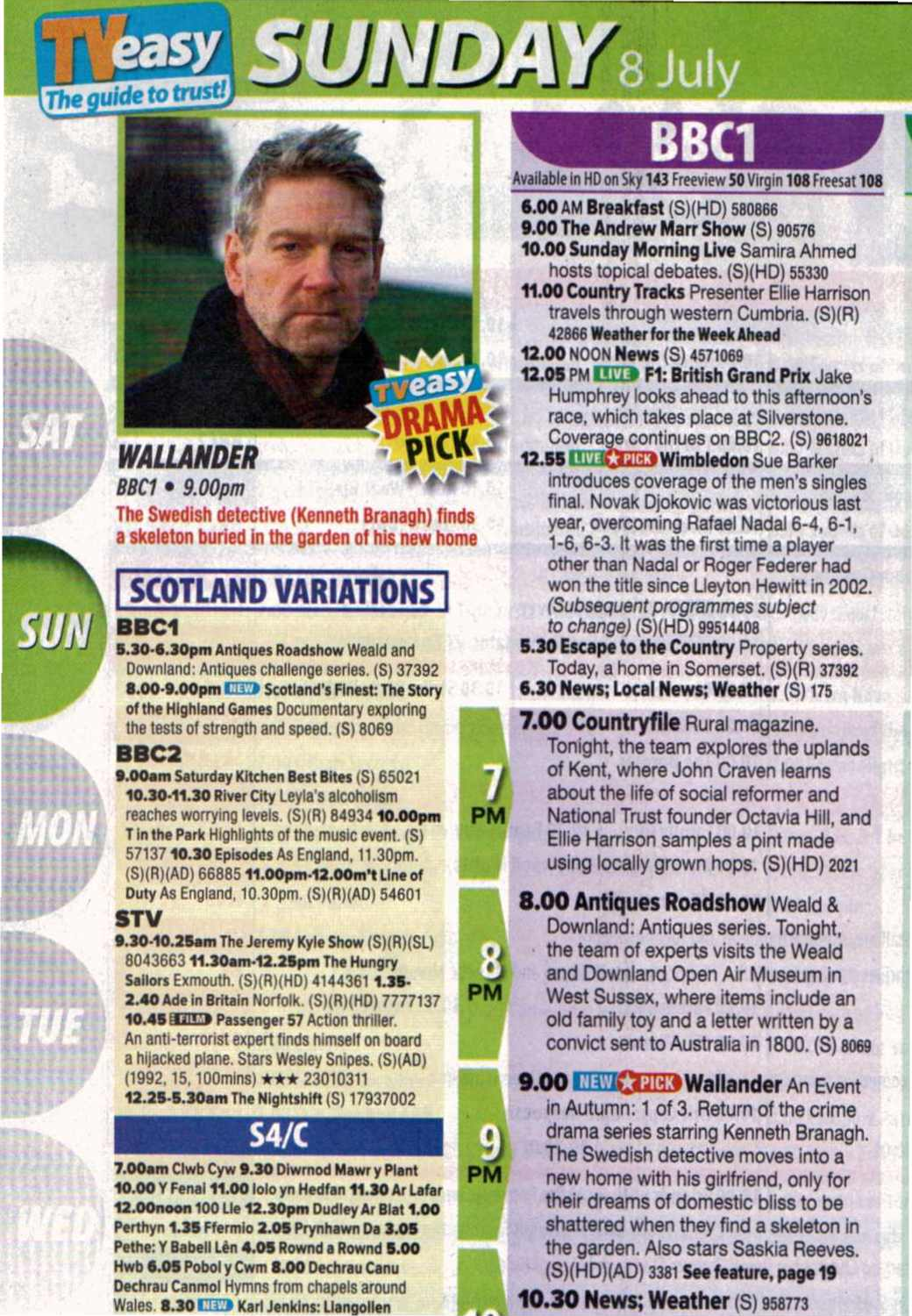# Sheuk peek

# **Saturday**



### **Casualty** BBC1 · Drama

You can cut the atmosphere in the EDwith a knife after Sam's revelation that she's no longer returning to the army and is staying at the hospital. Estranged husband Dylan is livid, and retaliates by refusing to **2008** 



# **Sunday**



### **Wallander**

### BBC1 . Drama

Kenneth Branagh returns to our screens as the dour detective in this third series of the popular Swedish detective drama based on the best-seiling novels of Henning Mankell. Kurt has moved to the country, but can he find peace?



**Monday**

### **Blackout**

### **BBC1** · Drama

Feted as a hero, Daniel is elected mayor and is determined to seek some kind of redemption through his civic duty. But how long will he be able to conceal his dark secret from Alex? As Bevan asks questions, Ruth starts piecing together the truth...



# **Tuesday**



### **Holby City** BBel • *Drama* (Regions vary)

When Simon gets some shock news this week, consultant Dan is forced to make a big decision about their relationship and his career. The agency nurse has been offered a permanent position in Leeds and he's ~ determined to take it.